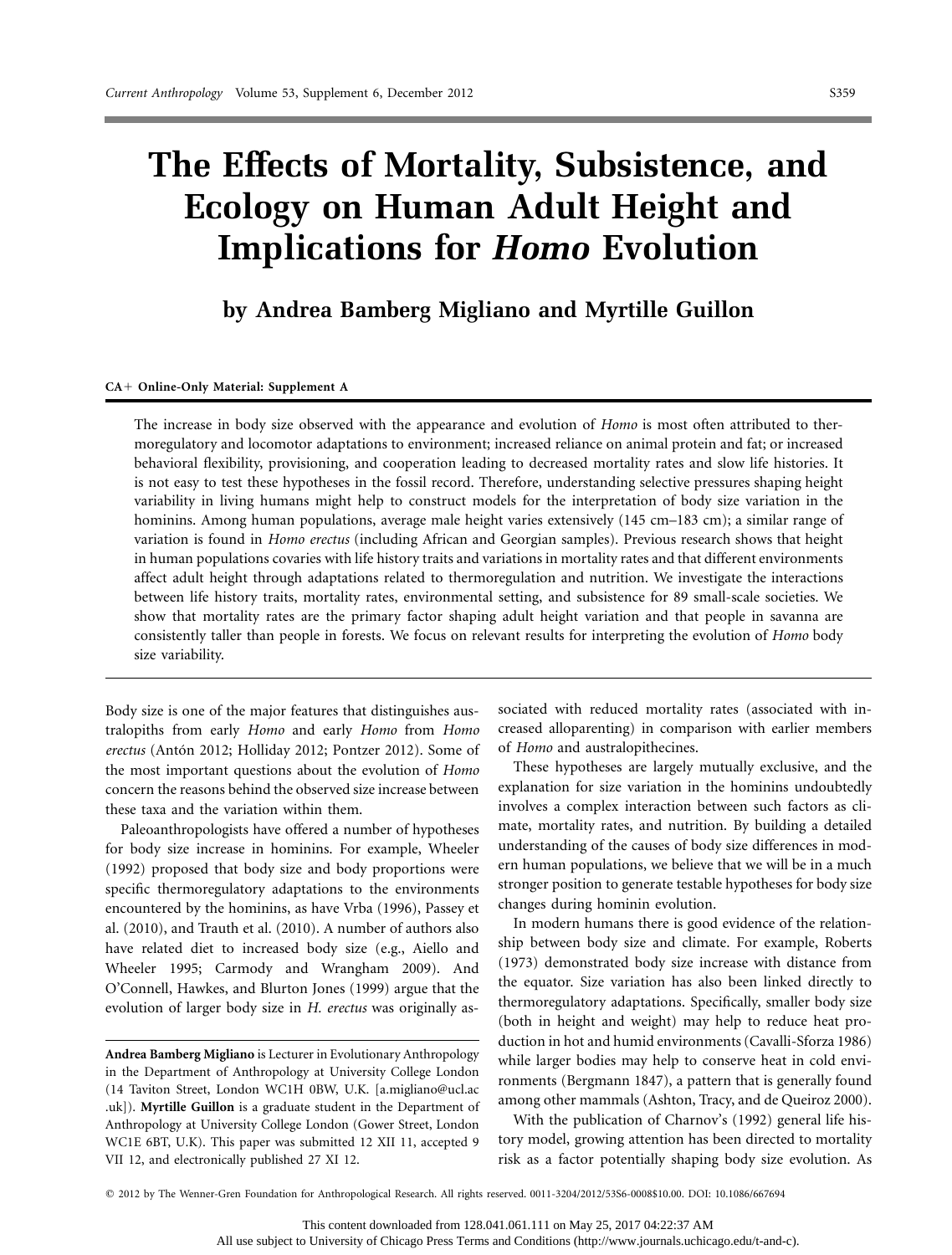death restricts the amount of time available to an organism, time and energy invested into one process (growth, reproduction, and maintenance) cannot be invested in another. In other words, not all processes can be simultaneously maximized (Charnov 1992; Stearns 1992). Because larger individuals tend to have a higher energy capture rate during growth and thus a higher production rate at adulthood and a higher energy budget to be invested into reproduction (Stearns 1992), more time allotted to growth (i.e., late maturation) will tend to be favored. However, there are potential costs to delaying maturation as it increases the likelihood of death before reproduction. For this reason, low mortality rates favor delayed maturation and large body size, and high mortality favors earlier reproduction and growth termination and hence small body size. For this reason, mortality rates are likely to determine the pace of life histories, the balance of investment in growth versus reproduction, and variation in adult body size (Harvey and Clutton-Brock 1985; Harvey and Purvis 1999; Harvey and Zammuto 1985; Promislow and Harvey 1990).

This general relationship between mortality and growth should influence body size variability not only across taxa but also among human populations (Adair 2007; Kuzawa and Bragg 2012; Migliano, Vinicius, and Lahr 2007; Walker et al. 2006). One example of this relationship in humans is the short stature of Pygmies, which we found to be best explained as a consequence of an accelerated life history (early growth cessation) caused by high mortality rates in a nutritionally stressful environment (Migliano 2005; Migliano, Vinicius, and Lahr 2007, 2010; Stock and Migliano 2009).

Diet and nutrition are also important factors affecting growth and consequently adult height in modern humans (Bailey 1991; Golden 1991). For example, malnourished children suffering from protein or calorie deficiency grow slowly, delay maturation, and achieve shorter stature (Akachi and Canning 2007; Cameron 1991; Danubio and Sanna 2008; Lampl, Johnston, and Malcolm 1978; Silventoinen 2003). Interestingly, these factors affect adult body size through different mechanisms; while malnourishment will lead to slower growth rates and delayed maturation (Lampl, Johnston, and Malcolm 1978), increased adult mortality rates should lead to the acceleration of growth rates and earlier maturation (Migliano, Vinicius, and Lahr 2007; Walker et al. 2006).

What is the effect of adult mortality rates, rates of growth and maturation, subsistence strategies, and variation in environmental settings on current human height diversity? We analyze a cross-cultural database that includes 89 living human populations of foragers, small-scale farmers, horticulturalists, and pastoralists living in varying environments from forests to deserts (see CA+ online supplement A). We then discuss the applications of our findings to the hominin fossil record and propose testable hypotheses for explaining the variation in body size observed in the genus *Homo*.

#### Material and Methods

We use a compiled database that includes information on the life histories of 89 small-scale human populations. Part of the data was obtained from the Comparative Human Life History Spreadsheet, $<sup>1</sup>$  with part of the data previously published in</sup> Migliano, Vinicius, and Lahr (2007) and Walker et al. (2006). We supplement this database with data from other ethnographic sources that provide information about average stature, age at menarche, and survival to age 15 in traditional small-scale societies. All populations are classified according to their primary environment using relevant ethnographic literature (supplement A).

Most mortality data were obtained from Walker et al. (2006), which describes data quality. Populations were selected for inclusion on the basis of two specific criteria; only traditional small-scale societies were sampled, and populations that had experienced recent significant changes in lifestyle were excluded.

Dietary variables were taken from Binford (2001), who described the diet of hunter-gatherer populations in terms of percentage of food coming from hunting (percentage of reliance on hunting), from fishing (percentage of reliance on fishing), and from gathering (percentage of reliance on gathering). We use these data to estimate the effects of reliance on animal protein (increased meat and fish in the diet) on hunter-gatherers' size variation.

There are several limitations to this cross-cultural approach. First, the fact that different measurements have been taken by different people at different times with variable sample sizes potentially introduces a number of sources of error. Second, the demographic indicators of mortality (survival to age 15, life expectancy at birth, and life expectancy at age 15) are derived primarily from retrospective interviews but in some cases are inferred from stable population models. Third, dietary percentages rely on the quality of the data obtained for each population (see Binford 2001 for a description of the subsistence data). Nonetheless, if we are to understand how different ecological and demographic variables affect variation in human body size worldwide, it is necessary to rely on cross-cultural samples. Here, we have done our best to ensure compatibility of the data and present the results of this analysis as hypotheses to stimulate further work in this area.

To test data quality, we analyzed subsets of the data as well as the entire data set. The results were very similar in all analyses. For example, we regressed adult body size on probability of survival to age 15 controlling for continent, sex, and environment for the total data set  $(n = 42)$  and only for the hunter-gatherer sample ( $n = 29$ ). In both samples survival at age 15 had a significant positive effect on adult height, and people in the savanna were significantly taller than people in the forest (comparisons not shown).

1. [http://dice.missouri.edu.](http://dice.missouri.edu)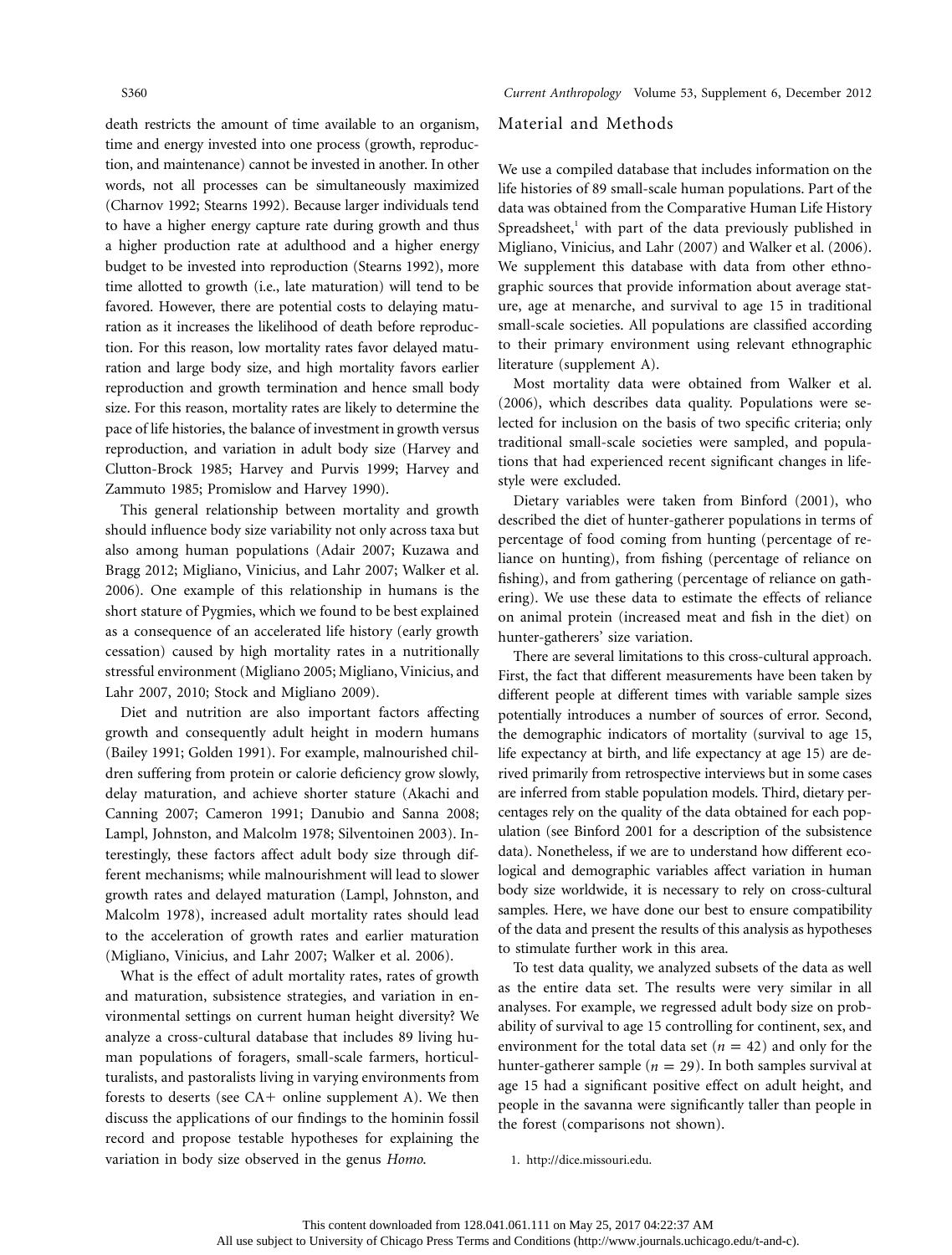| Last block (change)<br>when including<br>Whole model (including sex, continent,<br>one of the three | ght                            |                                                                              |
|-----------------------------------------------------------------------------------------------------|--------------------------------|------------------------------------------------------------------------------|
| sex and continent)<br>predictors)<br>mortality predictors                                           | and one of the three mortality | Partial correlation and standardized<br>$\beta$ coefficient (controlling for |

|  |                                |  |  |  |  | Table 1. Linear regression models using life expectancy at birth, life expectancy at age 15, and probability of survival to |  |  |
|--|--------------------------------|--|--|--|--|-----------------------------------------------------------------------------------------------------------------------------|--|--|
|  | age 15 to predict adult height |  |  |  |  |                                                                                                                             |  |  |

 $(n = 19)$  .787 .620 (.017)  $F = 4.24$  (.001) .253 8.66 (.011) .632 .593 (.011)

(*n* p 19) .843 .711 (.015) *F* p 6.38 (.003) .336 15.06 (.002) .733 .649 (.002)

age 15 (*n* = 42) .755 .570 (.017)  $F = 6.43$  (<.001) .299 23.6 (<.001) .640 .592 (<.001)

*R*  $R^2$  (SE) ANOVA (*P*)  $R^2$ <sub>chang</sub>

Least squares multiple regression models are employed to assess the extent to which estimates of mortality (life expectancy at birth, life expectancy at age 15, and survival to age 15) and diet predict human height. In order to include the effect of the primary environment in the analysis, dummy variables were created for each environment type and subsistence strategy. The primary environments are categorized as forest, savanna, desert, and tundra. When dummy variables are included in a regression model, stepwise methods become inappropriate, and so the enter method was used. To control for the nonindependence of human societies as statistical points that can arise because of phylogenetic history, populations were classified according to their continents, and this variable was used as a control in the regression analyses. This was considered appropriate because our sample involves isolated populations that have a long tradition of life in their current geographical settings. Bivariate correlation analyses are used to investigate relationships between life history variables and body size. We control for sex when males and females from different populations were entered in the same analyses and when the analyses included populations for which male and female variables had been calculated together in the original publications. We used log transformation when normality transformations were required. All regression, correlation, and variance analyses were produced using PASW 18 (SPSS, Chicago).

## Results

Predictor

Life expectancy at birth

Life expectancy at age 15

Probability of survival to

Five separate sets of multiple regression analysis are carried out. The first two focus on mortality rate and its relationship to adult height variation and to growth and development. The second two focus on environmental setting and its relationship to adult height variation and to both mortality rate and adult height variation. The last analysis looks at the relationship between subsistence strategy and adult height and life history diversity. The major result emerging from these analyses is that measures of mortality (or survivorship) are the prime determinate in adult height in the sample of smallscale human populations, although environmental setting also has a significant influence.

 $F_{\text{change}}$  (*P*) Partial correlation Standardized  $\beta$  (*P*)

#### *Analysis I: Relationship between Mortality Rate and Adult Height Variation*

In separate multiple regression analyses including sex and continent, three different measures of mortality/survivorship each show a significant correlation with adult height, population average life expectancy at birth ( $n = 19$ ,  $R^2 = 0.620$ ,  $P < .001$ ), life expectancy at age 15 ( $n = 19$ ,  $R^2 = 0.711$ ,  $P < .001$ ), and the probability of survival to age 15 ( $n = 42$ ,  $R^2 = 0.570$ ,  $P < .001$ ; table 1). The fact that life expectancy at age 15 is strongly correlated with adult height suggests that mortality rates in adulthood affect adult stature.

Controlling for sex and continent, life expectancy at birth is a strong predictor of adult height ( $\beta = 0.593$ ,  $P = .011$ ), explaining an extra 25.3% of the variance in height in relation to what is explained only by continent and sex. When the probability of survival to age 15 is used to predict adult height, the relationship is very similar to that with life expectancy at birth ( $\beta = 0.592$ ,  $P < .001$ ), with an extra 29.9% of the variance explained in relation to the basal model (which includes sex

Table 2. Linear regression model using probability of survival to age 15 to predict relative height at age 10

|                                                   | Whole model (including sex, continent,<br>and probability of survival to age 15) |            |                   | Last block (change)<br>when including<br>probability of<br>survival to age 15 |            | Partial correlation and standardized<br>$\beta$ coefficient (controlling for<br>sex and continent) |                          |
|---------------------------------------------------|----------------------------------------------------------------------------------|------------|-------------------|-------------------------------------------------------------------------------|------------|----------------------------------------------------------------------------------------------------|--------------------------|
| Predictor                                         | R                                                                                | $R^2$ (SE) | ANOVA $(P)$       | $R^2$                                                                         | F(P)       | Partial correlation                                                                                | Standardized $\beta$ (P) |
| Probability of survival to<br>age 15 ( $n = 16$ ) | .878                                                                             | .771(.015) | $F = 9.24$ (.002) | .357                                                                          | 17.14(002) | $-.780$                                                                                            | $-.766(.002)$            |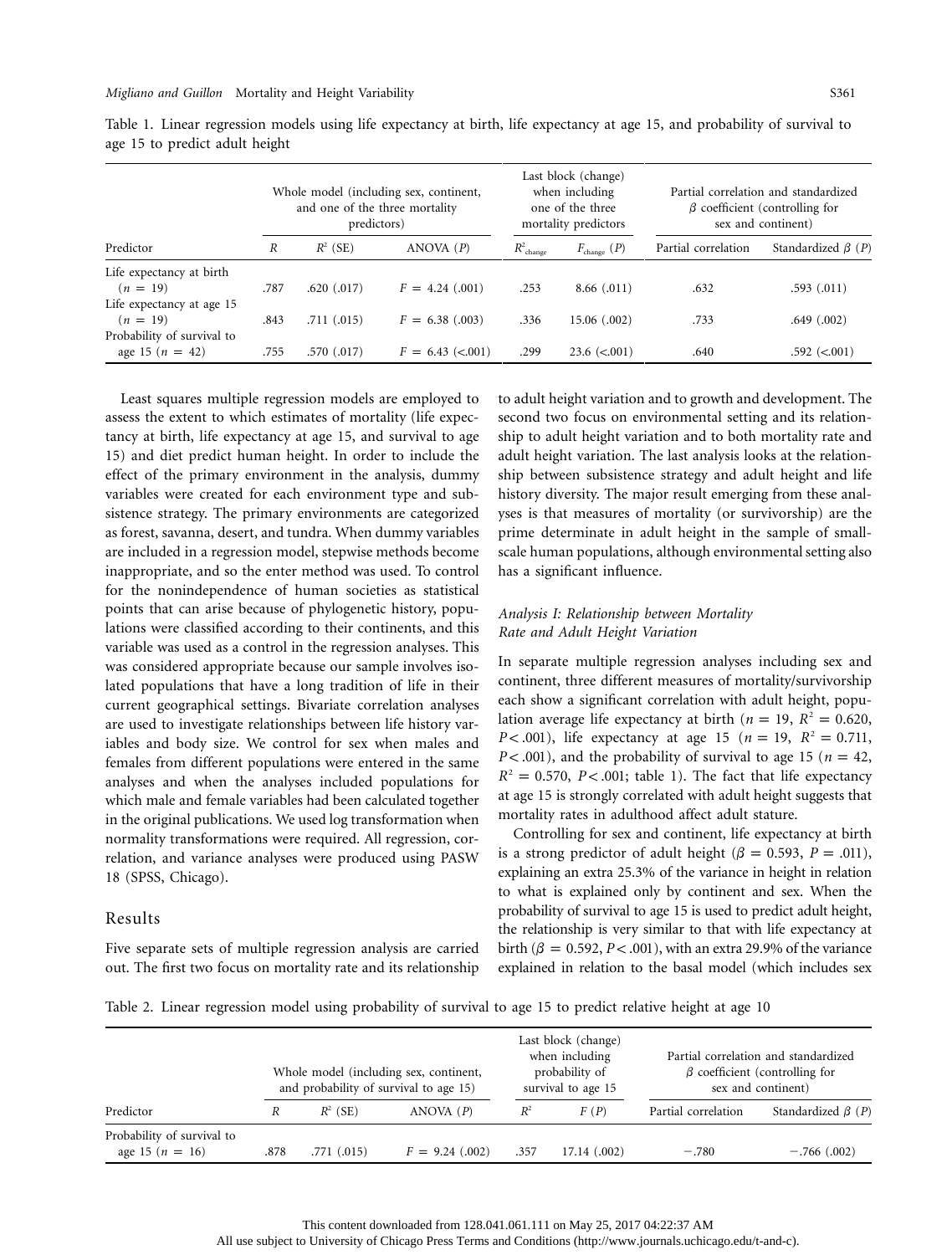|                                                   |      | life expectancy at age 15) | Whole model (including continent and<br>probability of survival to age 15 or |                       | Last block (change)<br>when including<br>probability of<br>survival to age 15<br>or life expectancy<br>at age 15 |                     | Partial correlation and standardized<br>$\beta$ coefficient (controlling<br>for continent) |
|---------------------------------------------------|------|----------------------------|------------------------------------------------------------------------------|-----------------------|------------------------------------------------------------------------------------------------------------------|---------------------|--------------------------------------------------------------------------------------------|
| Predictor                                         | R    | $R^2$ (SE)                 | ANOVA(P)                                                                     | $R^2_{\text{change}}$ | $F_{\text{change}}(P)$                                                                                           | Partial correlation | Standardized $\beta$ (P)                                                                   |
| Probability of survival to<br>age 15 ( $n = 16$ ) | .832 | .693(.033)                 | $F = 6.196$ (.007)                                                           | .073                  | $2.62$ $(.134)$                                                                                                  | .439                | .324(.134)                                                                                 |
| Life expectancy at age 15<br>$(n = 13)$           | .864 | .747(.032)                 | $F = 5.915(0.016)$                                                           | .191                  | $6.05$ $(.039)$                                                                                                  | .656                | .456(.039)                                                                                 |

Table 3. Linear regression model using survival to age 15 and life expectancy at age 15 to predict age at menarche

and continent). Using life expectancy at age 15 as a predictor of adult height slightly increases correlations ( $\beta = 0.642$ , *P* < .001), and an extra 33.6% of the variance is explained in relation to the basal model. This brings the total variance explained by the whole model (including continent, sex, and life expectancy at age 15) to 71% (table 1). Survival to age 15 and life expectancy at age 15 are highly correlated ( $n = 18$ ,  $R = 558$ ,  $P =$ .016); however, the first expresses prereproductive survival, while the second expresses adult survival.

#### *Analysis 2: Relationship between Mortality Rates, Growth, and Development*

This analysis investigates the relationship between probability of survival to age 15 and relative height at age 10 (percentage of adult height achieved by age 10), which is used as a proxy for growth rate (the more growth completed by age 10, the faster the growth rate). Probability of survival to age 15 is used here rather than life expectancy at age 15 because of sample size constraints. The multiple linear regression model controlling for sex and continent shows a negative association between probability of survival to age 15 and percentage of adult height achieved by age 10 ( $n = 16$ ,  $\beta = -0.766$ ,  $P =$ .002), which implies that children exposed to higher mortality environments grow at faster rates than children in lower mortality environments (table 2).

In addition, the influence of mortality rate on age at men-

arche was analyzed. When probability of survival to age 15 is used as the predictor variable to assess the effect of mortality on age at menarche, the relationship is not significant because the inclusion of survival to age 15 as a predictor to the basal model (including continent) does not improve the model  $(n = 16, R_{change}^2 = 0.073, F_{change} = 2.62, P = .134;$  table 3). However, when life expectancy at age 15 is used as the independent variable, there is a significant correlation with age at menarche when continent is controlled for ( $\beta = 0.456$ ,  $P = .039$ ; table 3). Including life expectancy at age 15 as a predictor significantly improves the basal model ( $n = 16$ ,  $F_{\text{change}} = 6.05, P = .039$ , explaining an extra 19.1% of the variability in age at menarche in our samples and bringing the total variability explained by the whole model to 74.7%. This is a positive relationship, meaning that populations who live for longer have a later age at menarche (table 3).

### *Analysis 3: Relationship between Environmental Settings and Adult Height Variation*

To test whether environmental setting has an effect on body size, we ran a multiple regression analysis controlling for sex and continent, with adult height as the dependent variable and environmental settings (savanna, forest, tundra, and desert) as predictor variables. Dummy variables are used to enter the environmental settings as predictors, as environmental settings are discrete. The inclusion of environmental settings

Table 4. Linear regression model using environmental settings (forest, savanna [S], tundra [T], and desert [D]) to predict adult height

|                                       |      | and environment) | Whole model (including sex, continent, |                       | Last block (change)<br>when including<br>environment |                             | Partial correlation and standardized<br>$\beta$ coefficient, forest <sup>a</sup> as<br>reference (controlling for<br>sex and continent) |
|---------------------------------------|------|------------------|----------------------------------------|-----------------------|------------------------------------------------------|-----------------------------|-----------------------------------------------------------------------------------------------------------------------------------------|
| Predictor                             | R    | $R^2$ (SE)       | ANOVA(P)                               | $R^2_{\text{change}}$ | $F_{\text{change}}(P)$                               | Partial correlation         | Standardized $\beta$ (P)                                                                                                                |
| Environmental settings<br>$(n = 150)$ | .789 | .622(.016)       | $F = 22.8 \ (= 001)$                   | .167                  | $20.5 \approx 0.001$                                 | S, .539; D, .270;<br>T, .06 | S, $.442$ ( $< 001$ ); D,<br>$.181$ $(.001)$ ; T, $.089$<br>(<.476)                                                                     |

<sup>a</sup> Environmental settings were entered as dummy variables because "environmental settings" is a categorical variable. As such, one of the categories has to be a reference (all other categories are measured against the reference).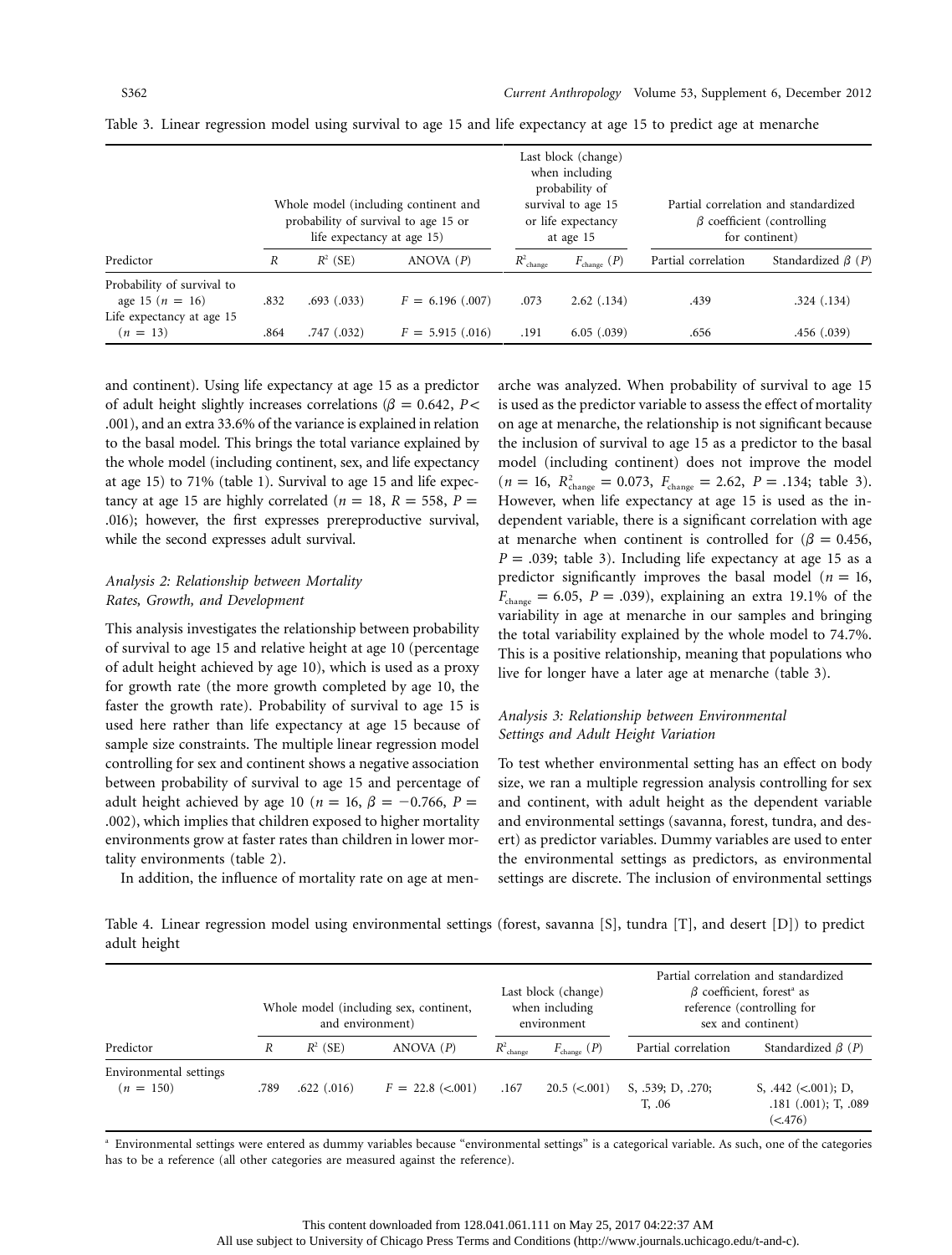| Ecology | Africa | Asia | Australia | Europe | North America | South America |
|---------|--------|------|-----------|--------|---------------|---------------|
| Desert  |        |      |           |        |               |               |
| Forest  |        | 53   |           |        |               | 18            |
| Savanna | 14     |      |           |        |               |               |
| Tundra  |        |      |           |        | 10            |               |

Table 5. Total frequency of cases in each continent and each environmental setting

in the last block significantly improves the basal model  $(F<sub>change</sub> = 22.8, P < .001)$ , explaining an additional 16.7% of the height variability. The complete model including sex, continent, and environment is highly significant and explains 62.2% of the variance in height ( $n = 150$ ,  $R^2 = 0.622$ ,  $P <$ .001). Controlling for sex and continent, the savanna environment has a significantly positive effect on adult height compared with the forest environment ( $n = 150$ ,  $\beta = 0.442$ , *P* < 0.01) and the desert environment ( $n = 150$ ,  $\beta = 0.181$ ,  $P = .001$ ; table 4). Populations are represented from all continents, and therefore phylogenetic relationships are unlikely to explain why living in the savanna or desert is associated with greater stature than living in the forest (table 5).

#### *Analysis 4: Relationship between Environmental Setting, Mortality Rates, and Adult Height Variation*

When probability of survival to age 15 is included as a predictor variable together with the environmental settings, the general model improves ( $n = 42$ ,  $R^2 = 0.700$ ,  $P < .001$ ) in spite of the much smaller sample sizes ( $n = 42$  vs.  $n = 150$ ). The inclusion of probability of survival to age 15 together with environmental settings in the last block of the regression explains an additional 26.9% of the height variability in our sample. Living in the savanna remains positively associated with height compared with living in the forest even when the effect of survival to age 15 is taken into account ( $n = 42$ ,  $\beta = 0.387, P < .001$ , but the contrast between living in the desert and living in the forest found previously is no longer

significant ( $n = 42$ ,  $\beta = 0.115$ ,  $P > .05$ ). Probability of survival to age 15 is the strongest predictor of height in the model  $(n = 42, \beta = 0.569, P < .001$ ; table 6). The reduction of the explanatory power of the environmental factors when the probability of survival to age 15 is introduced as a predictor has to be interpreted with caution because the sample size (and therefore the representation of all environmental settings in each continent) is reduced when all variables are included (table 7).

Unfortunately, sample sizes and sample distributions are insufficient to allow height, environmental variables, and other mortality indicator variables (life expectancy at birth and life expectancy at age 15 in the same analyses) to be analyzed together. However, the results do show that the probability of survival to age 15 is a strong predictor of adult height and that living in the savanna has a more positive influence on height than living in the forest independent of the effect of mortality.

#### *Analysis 5: Relationship between Subsistence Strategies, Adult Height, and Life History Diversity*

In order to assess the effect of subsistence strategy on adult body size variation, we used data on diet composition in hunter-gatherer groups assembled by Binford (2001, table 5.01). The percentages of reliance on fishing and hunting were combined to calculate reliance on animal protein.

We use a multiple linear regression analysis with height as the dependent variable to understand the role of the per-

|                                                                  |      | survival to age 15) | Whole model (including sex, continent,<br>environment, and probability of |                         | Last block (change)<br>when including<br>survival to<br>age 15 | Partial correlation and standardized $\beta$<br>coefficient, forest <sup>a</sup> as reference<br>(controlling for sex, continent,<br>and environment) |                                                                                                                |  |
|------------------------------------------------------------------|------|---------------------|---------------------------------------------------------------------------|-------------------------|----------------------------------------------------------------|-------------------------------------------------------------------------------------------------------------------------------------------------------|----------------------------------------------------------------------------------------------------------------|--|
| Predictor                                                        | R    | $R^2$ (SE)          | ANOVA(P)                                                                  | $R^2$ <sub>change</sub> | $F_{\text{change}}(P)$                                         | Partial correlation                                                                                                                                   | Standardized $\beta$ (P)                                                                                       |  |
| Environmental settings<br>and survival to<br>age 15 ( $n = 42$ ) | .836 | .700(.015)          | $F = 7.22 \le 0.001$                                                      | .269                    | $27.7$ ( $< 001$ )                                             | S, .543; D, .187; T,<br>$-.065$ ; probability<br>of survival, .687                                                                                    | S, $.387$ (.001); D,<br>$.115(.296);$ T,<br>$-.106(.717);$<br>probability of<br>survival 15,<br>$.569$ (<.001) |  |

Table 6. Linear regression model using environmental settings (forest, savanna [S], tundra [T], and desert [D]) and probability of survival to age 15 to predict adult height

<sup>a</sup> Environmental settings were entered as dummy variables because "environmental settings" is a categorical variable. As such, one of the categories has to be a reference (all other categories are measured against the reference).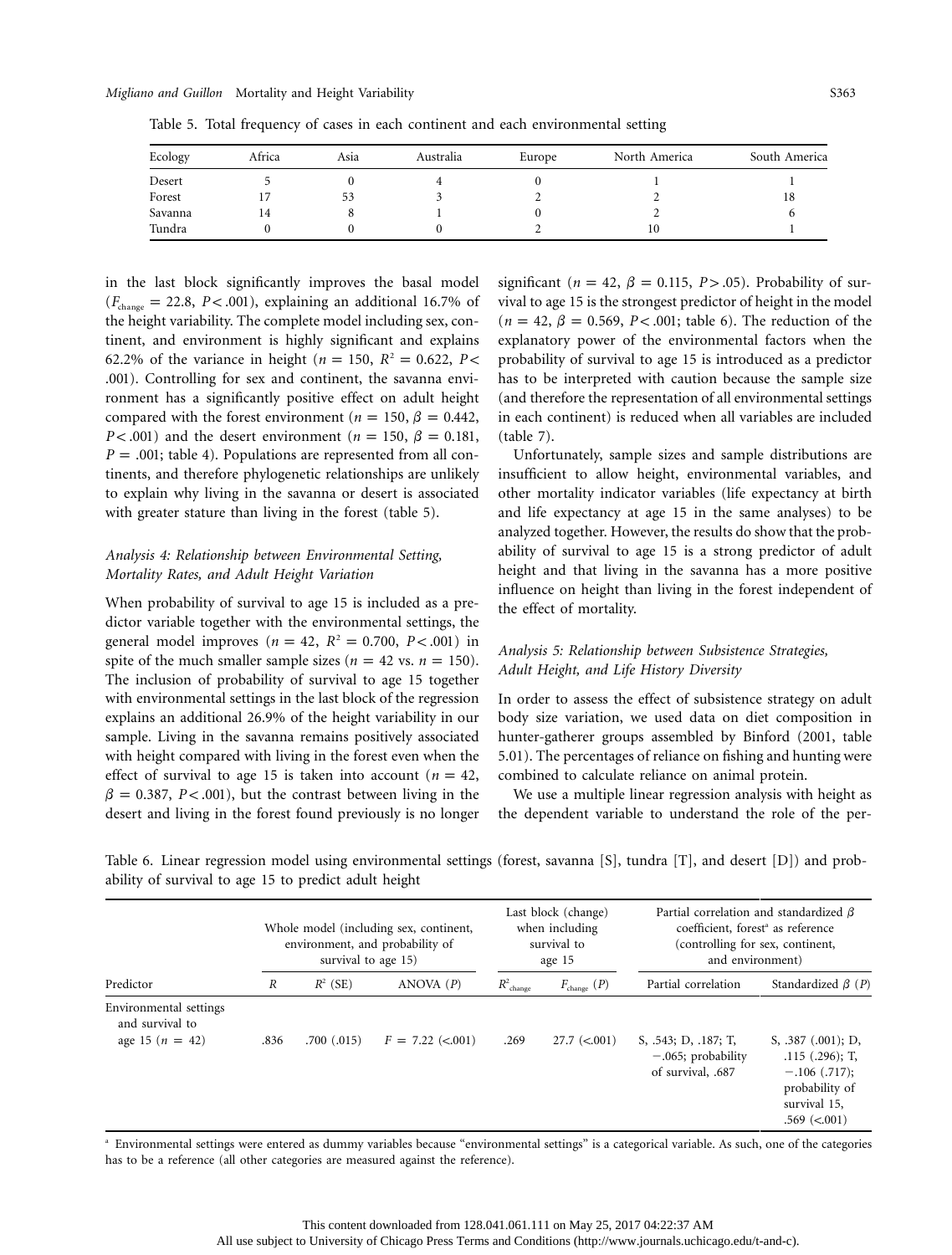Table 7. Frequency of cases in each continent and each environmental setting when only individuals with data on survival to age 15 are considered

| Ecology | Africa | Asia | North America | South America |
|---------|--------|------|---------------|---------------|
| Desert  |        |      |               |               |
| Forest  |        | 10   |               | 18            |
| Savanna |        |      |               |               |
| Tundra  |        |      | 10            |               |
|         |        |      |               |               |

centage of reliance on animal protein in shaping adult height variability among hunter-gatherers, controlling for sex, continent, and environmental variables. Although the total model including sex, continent, environment, and percent reliance on animal protein is highly significant ( $n = 52$ ,  $R^2 = 0.811$ , *P* < .05), percent reliance on animal protein is not a significant factor in predicting height when the other variables are controlled ( $n = 52$ ,  $\beta = 0.196$ ,  $P > .05$ ; table 8).

#### Discussion

These results show that variation in adult height is highly influenced by mortality patterns in our worldwide sample of small-scale human populations. Preadult mortality (probability of survival to age 15) alone (when controlled by sex and continent) explains 29.9% of the variation in adult height, while adult survival (life expectancy at age 15) explains 33.6%. The model combining life expectancy at age 15 with sex and continent explains a great proportion of the variance (71.1%).

These results are in accordance with the predictions of life history theory (Charnov 1992). Life history theory predicts that high mortality rates should lead to relatively fast-paced life history strategies (Charnov 1992). Correspondingly, we should expect that those human populations that face higher rates of adult mortality will have individuals who, on average, develop earlier. They will achieve full growth relatively early, reproduce at an earlier age than those with relatively low mortality rates, and thereby reduce the chances of death before reproduction (Migliano 2005; Migliano, Vinicius, and Lahr 2007; Walker et al. 2006).

Our results also provide clues to the mechanisms through which mortality rates affect adult body size. According to the theory, populations under high risk of death should develop faster, achieving adult body sizes sooner, and should also mature earlier in order to start reproducing sooner. This is what we find in our analyses: populations living in higher mortality environments have earlier menarche and grow at a faster rate (as proxied by the proportion of adult body size achieved at age 10) than populations living in lower mortality environments (see tables 2, 3). This is the opposite effect observed when short stature is determined by malnourishment, where populations should achieve short stature as a result of delayed sexual and growth maturation (Migliano, Vinicius, and Lahr 2007).

As Kuzawa and Bragg (2012) have shown, developmental plasticity exerts a strong influence on age at menarche and body size (both weight and height). Populations experiencing overnutrition in the West or individuals recently adopted into Western culture have earlier menarche and earlier growth cessation and achieve larger body sizes as a consequence of decreasing nutritional constraints. The expression of this phenotype should, therefore, be interpreted as a response to an unconstrained environment (where time and resources are virtually unlimited, releasing trade-offs; fig. 1). However, this situation is virtually nonexistent in tribal populations, where both time (survivorship) and resources (calories) are limited to varying extents. Our results suggest that mortality rates have a strong influence on adult height and maturation variability in natural environment populations; although the importance of nutrition should also be considered (fig. 1; see Kuzawa and Bragg 2012, fig. 3). Our analysis of the effects of diet on height variation in a subset of the sample (the hunter-gatherers) for which data on reliance on gathering, fishing, and hunting were available did not reach significance. There was a positive correlation between a diet high in animal protein and adult stature; however, a larger sample size and better data are needed.

Finally, our results indicate that living in the savanna has a positive correlation with height compared with living in the forest irrespective of the differences observed in mortality rates. This result is found even when controlling for continent (as a way to control for phylogenetic and statistical nonindependence between populations). Other effects, such as differences in temperature, humidity, or diet undoubtedly play a role in explaining interpopulation differences in stature. Tall

Table 8. Linear regression model using environmental settings (forest, savanna, tundra, and desert) and percentage of dependence on animal protein to predict adult height

|                                                     |      | environment, and percent reliance<br>on animal protein) | Whole model (including sex, continent, |                       | Last block (change)<br>when including<br>percent reliance on<br>animal protein |                     | Partial correlation and standardized<br>$\beta$ coefficient (controlling for<br>sex and continent) |
|-----------------------------------------------------|------|---------------------------------------------------------|----------------------------------------|-----------------------|--------------------------------------------------------------------------------|---------------------|----------------------------------------------------------------------------------------------------|
| Predictor                                           | R    | $R^2$ (SE)                                              | ANOVA $(P)$                            | $R^2_{\text{change}}$ | $F_{\text{change}}(P)$                                                         | Partial correlation | Standardized $\beta$ (P)                                                                           |
| Percent reliance<br>on animal protein<br>$(n = 52)$ | .901 | .811(.0137)                                             | $F = 15.6$ (<.001)                     | .008                  | 1.73(0.196)                                                                    | .204                | .196(.196)                                                                                         |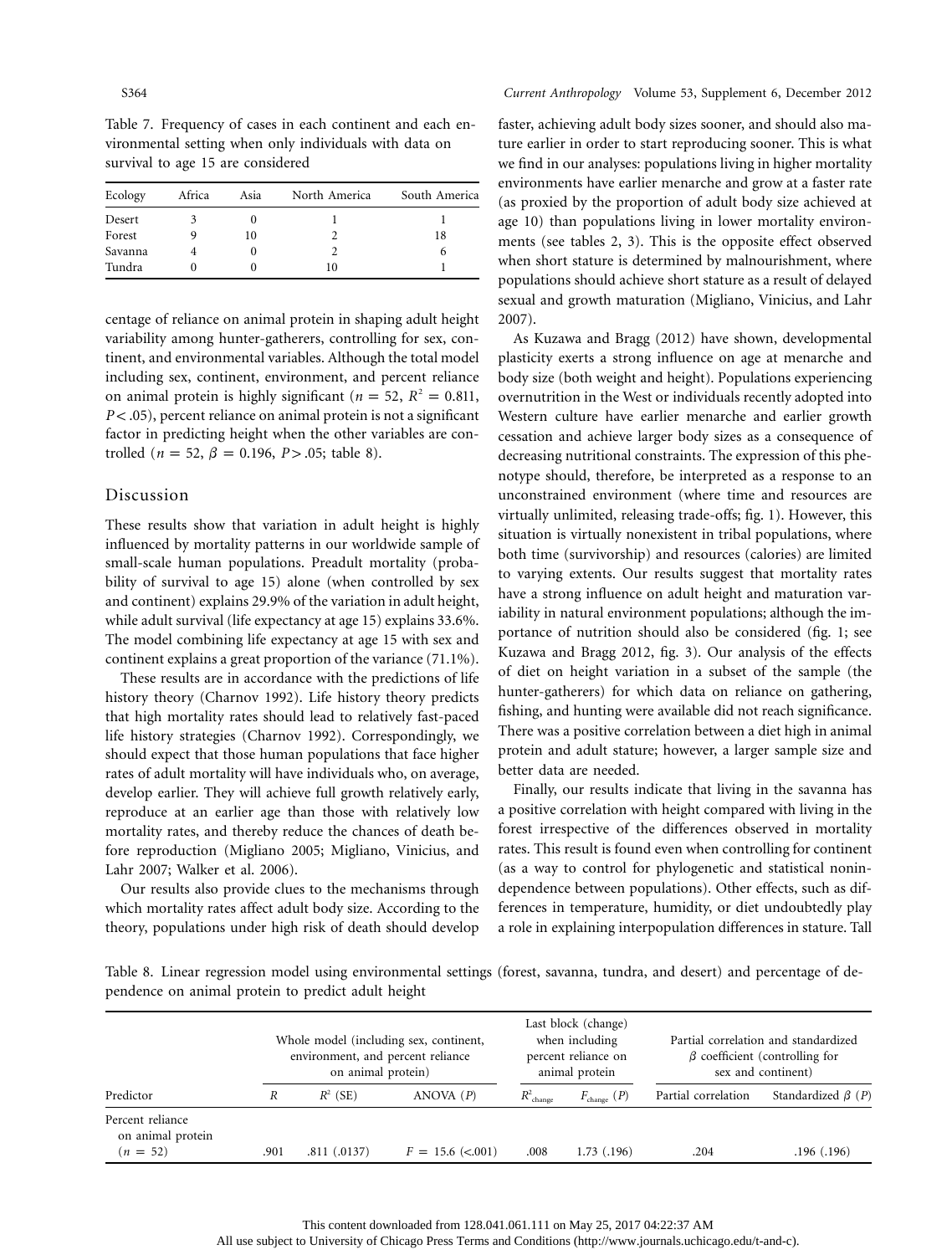

Figure 1. Interaction between nutrition and mortality rates influencing adult height. In populations with no caloric restrictions and low mortality rates, growth cessation happens relatively early (maximizing reproductive span) at larger body sizes (maximizing energy budget to be invested into reproduction), such as in the populations of the United States (National Center for Health Statistics [NCHS] data; white squares, dashed lines, NCHS 2002). *A*, In populations where nutritional stress is high and life expectancy is relatively high, such as the Turkana pastoralists (data from Little, Galvin, and Mugambi 1983; black squares), growth cessation is delayed (maximizing body size); that is, Turkana pastoralists achieve the same adult height as the well-nourished Americans—however, much later. *B*, When high mortality rates are combined with relatively poor nutrition, growth cessation cannot be delayed because reproductive life span is already impaired; thus, populations in these conditions, such as the Aeta from the Philippines (data from Migliano, Vinicius, and Lahr 2007; gray squares), have an early growth cessation (as early as the Americans) at much smaller sizes (2 SD below the American average).

stature and narrow elongated bodies have long been explained as a thermoregulatory mechanism in hot savanna environments (e.g., Ruff 1993). The association between tropical forests and short human stature has also been identified, and different adaptive hypotheses have been suggested to explain it, from thermoregulatory adaptations proposing that shorter humans produce less heat in a tropical humid environment, being more efficient at cooling down (Cavalli-Sforza 1986), to easier locomotion in closed forests (Turnbull 1986) and adaptation to poor carbohydrate availability in tropical forests (Bailey and Peacock 1988). Small body size in forested environments is also seen in other mammals. For example, forest elephants have been estimated to be 35%–40% smaller in stature than their savanna counterparts (Morgan and Lee 2003), and the pygmy hippopotamus is found mainly in Liberia and only in thick forests (Eltringham 1999). More data are necessary to test whether these other variables explain part of the variance not captured by differences in mortality rates and to understand how mortality rates interact (or are influenced) by these other pressures.

#### Applications to Hominin Evolutionary History

Body size increase is one of the main features distinguishing the australopiths from early *Homo* and early *Homo* from *Homo erectus* (Antón 2012; Holliday 2012; Pontzer 2012). For early *Homo*, height and weight can be approximately estimated for KNM-ER 3735, OH 62, KNM-ER 1472, and 1481. The height range is  $118-149$  cm (Antón 2012), and average weight is 50–54 kg (Holliday 2012). This represents a 30% increase over the condition in *Australopithecus* (Antón 2012; Holliday 2012; Pontzer 2012). With the appearance of *H. erectus* there was an additional increase in body size of comparable magnitude (Antón 2012).

When comparing the variability in body size in modern humans to early *Homo* and *H. erectus*, it is clear that *H. erectus* height overlaps with the recent human range, while the early *Homo* variation falls below recent human variation (fig. 2*A*). In contrast, inferred weight variation falls well within the human range for early and late *Homo* (fig. 2*B*). This pattern indicates important stature/weight differences between early *Homo* and living humans, implying differences in body proportions (see Holliday 2012).

In *H. erectus* the range of body size variation (40–68 kg, 146–185 cm) falls well within the interpopulation variation observed in modern humans (fig. 2; Antón 2012). Moreover, Georgian specimens have ranges of size overlapping the intrapopulation variation observed in Philippine Pygmies (fig. 2). Although there is great variation in body size within *H. erectus*, the similarities with modern human ranges indicate that perhaps the same patterns of diversification apply to the two groups. Therefore, we suggest that understanding the causes of body size variation in living human populations is relevant to interpreting the variation observed within *Homo* and in particular within *H. erectus*.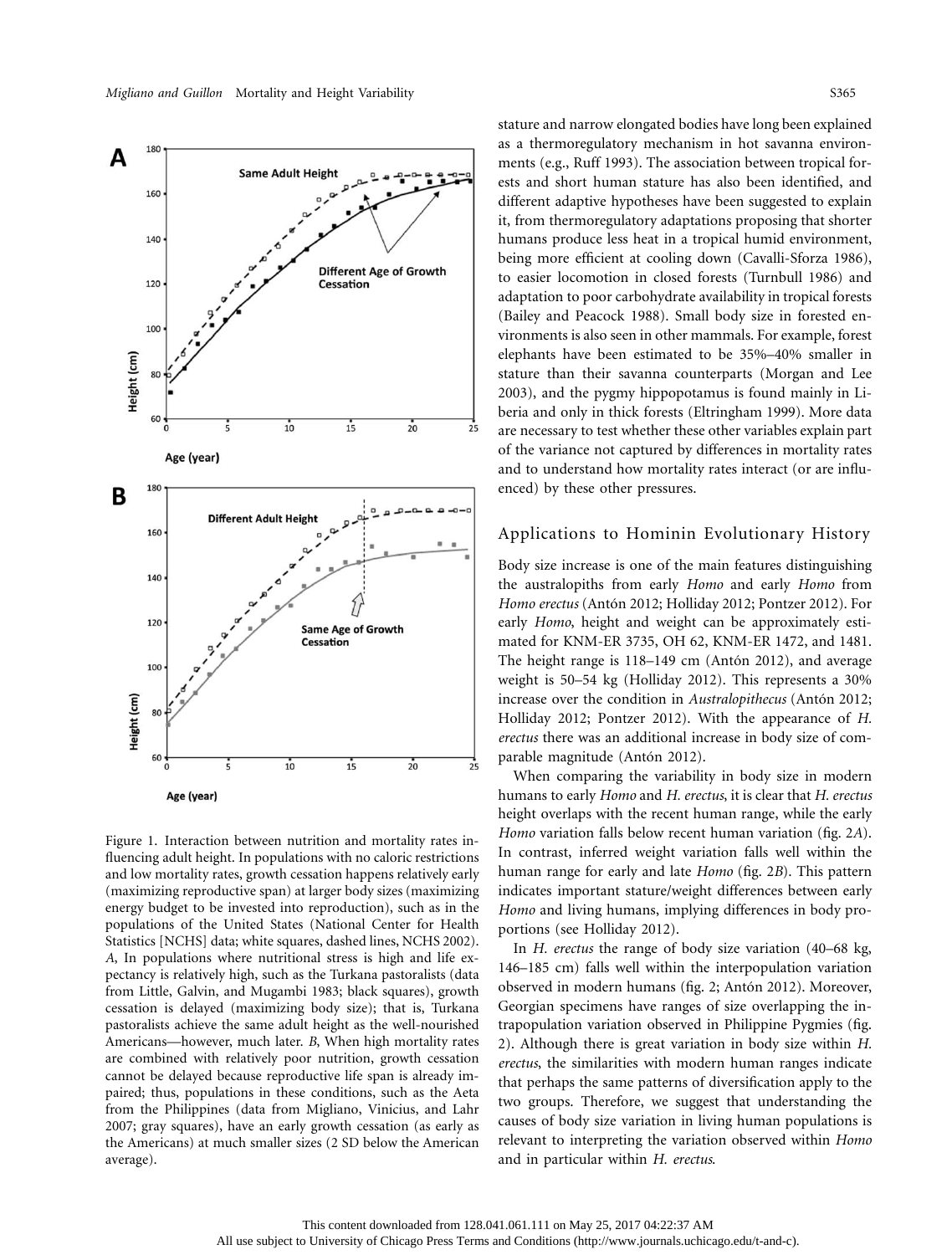

Figure 2. *A*, Distribution of height across 3,263 small-scale world population averages (gray) and within Aeta Pygmies from the Philippines (black;  $n = 348$ ). The thick black line is the range of height variation in early *Homo*, while the thick dark gray line is the range of height variation in *Homo erectus* (Georgian specimens), and the thick light gray line is the range of height variation in *H. erectus* (African specimens). *B*, Distribution of weight across 249 small-scale world population averages (gray) and within Aeta Pygmies from the Philippines (black;  $n = 348$ ). The thick black line is the range of weight variation in early *Homo*, while the thick dark gray line is the range of weight variation in *H. erectus* (Georgian specimens), and the thick light gray line is the range of weight variation in *H. erectus* (African specimens). Human variation from Kings Diversity Project (M. M. Lahr and R. Foley, unpublished data); Aeta Pygmy data (Philippines) from Migliano (2005); and hominin data from Antón (2012).

Our results indicate that two factors could have been associated with the stature variation observed both between and within hominin taxa. The first is variation in preadult and adult mortality rates, and the second is occupation of different environments. Although diet was not significant in our analyses, we know from studies of modern human populations that it also could be a relevant factor (e.g., Kuzawa and Bragg 2012).

Testing the distinct influences of at least mortality rate and nutrition on observed body size in the fossil record may be possible to achieve. The results of this study and of others (Kuzawa and Bragg 2012; Migliano, Vinicius, and Lahr 2007; Walker et al. 2006) indicate that poor nutrition and high mortality rates both lead to short stature but through different mechanisms: poor nutrition should lead to delayed growth and maturation (due to the lack of resources), while high mortality rates should lead to early development and maturation (due to selection for early reproduction). Understanding how closely the pace of tooth development and the sequence and timing of dental eruption match the pace of life history in current and extinct populations (Dean 2006; Schwartz 2012) would help immensely with understanding the causes behind body size variation in *Homo*. For example, if the short stature of *Homo floresiensis* (Brown et al. 2004) and *H. erectus* in Georgia (aka *Homo georgicus*; Lordkipanidze et al. 2007) were a consequence of nutritional insufficiency, we would expect lower rates of growth and development in relation to larger *H. erectus* specimens. On the other hand, if differences were due to differing mortality environments, we would expect the smaller specimens to have a more rapid life history pace (as proxied by their patterns of tooth development).

Although the data are not yet available to test the relationship of nutrition and mortality rate on hominin stature and the relationship of these variables to the third complicating factor, environment, it is interesting to speculate on the implications of these factors to the evolution of *Homo*. If mortality rate does prove to be a significant factor associated with hominin stature as our analyses suggest, it would imply that early *Homo* had a reduced mortality rate in relation to the australopiths and that *H. erectus* had further reduced its mortality rate in relation to early *Homo*. The question then is how the hominins achieved reduced mortality rates in the context of an increasingly variable environment and expansion into a broader range of niches (Potts 2012). Potts argues that greater behavioral flexibility associated with a larger brain size together with the capacity to extract more effectively protein and fat resources and an increased capacity for avoiding predation might have contributed to the reduction of mortality rates (see also Antón and Snodgrass 2012; Kaplan et al. 2000).

Important factors undoubtedly include subsistence shifts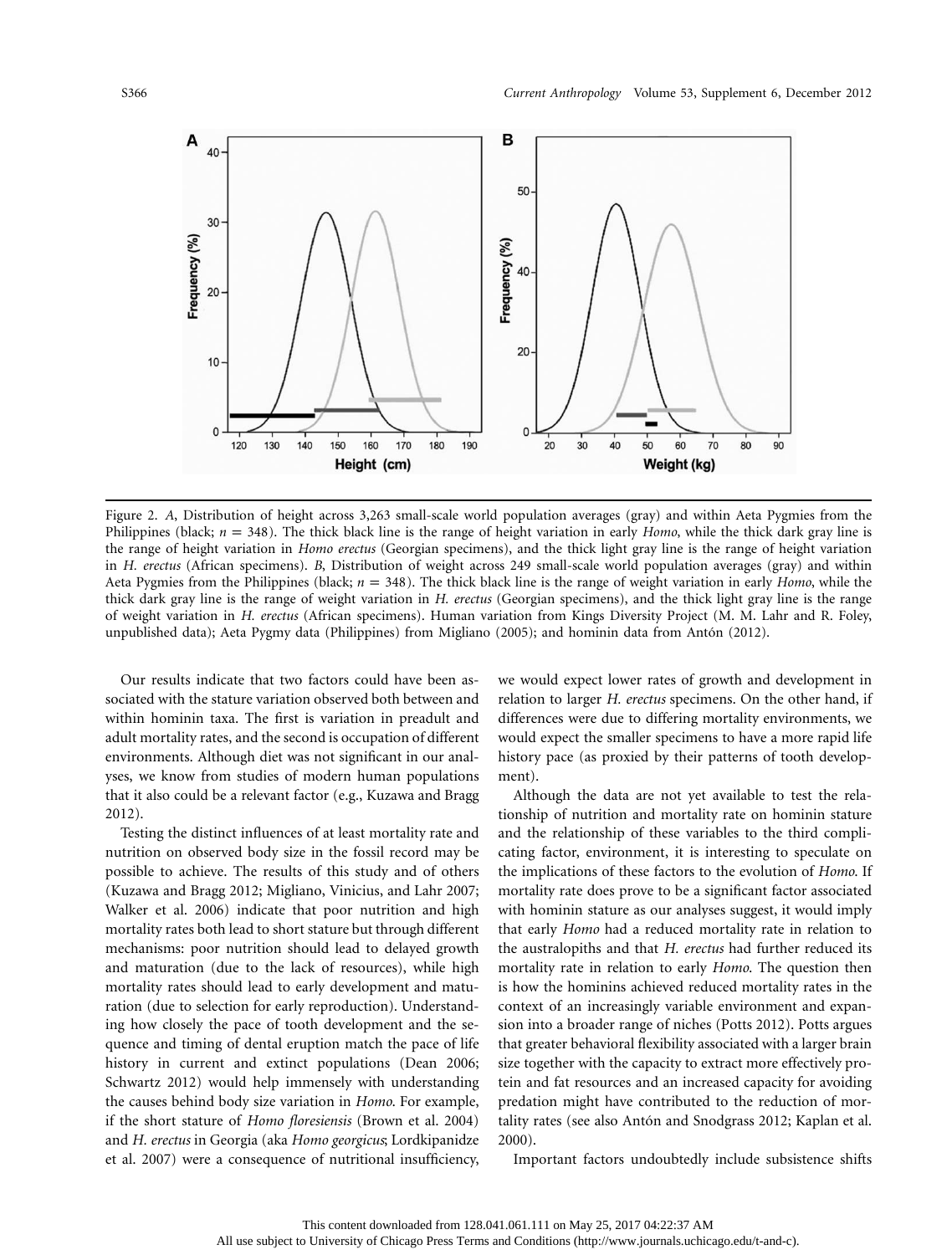#### *Migliano and Guillon* Mortality and Height Variability S367

and predator avoidance but would also include other cultural adaptations as well as opportunities for cooperation, alloparenting, parental investment, and increased child provisioning (Bribiescas, Ellison, and Gray 2012; Isler and van Schaik 2012). The importance of cooperation in early *Homo* and *H. erectus* also would be in agreement with a number of other lines of reasoning. For example, without an increase in cooperative social behavior to help reduce interbirth intervals, energetic demands on *H. erectus* females would likely have been unmanageable (Aiello and Key 2002). The "gray ceiling hypothesis" also argues that the larger brain size found in early *Homo* and *H. erectus* would not be possible without alloparenting and other forms of cooperative behavior (Isler and van Schaik 2012). Furthermore, Pontzer (2012) argues that the larger home-range size implied by the larger body sizes characteristic of *Homo* would necessitate a high-throughput dietary strategy (increased daily energy expenditure) and greater reproductive investment resulting in an increased lifetime reproductive output. He suggests that this would necessitate greater food availability perhaps facilitated through food sharing and increased cooperative behavior.

Our analyses suggest that the effect of survival on body size variation seems to be stronger than the influence of environmental settings or diet on adult stature within a species. The implication is that adapting to a particular climatic setting might be a less important factor in relation to stature increase than reducing mortality rates. Humans rely on behavioral and cultural plasticity to adapt to different climatic settings, and this might also have been the case for *Homo* and especially *H. erectus* (Potts 2012). It is probable that certain groups of early *Homo* were more successful than others in buffering environmental pressures, leading to differences in extrinsic mortality rates and consequently in body size.

Uncovering the particular reasons as well as estimating the relative influence of extrinsic mortality rates, diet, and environmental setting in shaping this diversity will require a close comparative look at behavioral adaptations, resource exploration, predation, and competition in these groups. It is a challenge for future research.

#### Acknowledgments

We are grateful to Leslie Aiello and Susan Antón, with assistance from Laurie Obbink, for organizing the Wenner-Gren symposium in Sintra, Portugal, and to all participants in the symposium for insightful comments. We thank Lucio Vinicius, Rodolph Schlaepfer, Ruth Mace, Tom Currie, and the Human Evolutionary Ecology Research Group at University College London for useful comments.

# References Cited

Adair, Linda S. 2007. Size at birth and growth trajectories to young adulthood. *[American Journal of Human Biology](http://www.journals.uchicago.edu/action/showLinks?crossref=10.1002%2Fajhb.20587)* 19(3):327–337.

- Aiello, Leslie C., and Catherine Key. 2002. Energetic consequences of being a *Homo erectus* female. *[American Journal of](http://www.journals.uchicago.edu/action/showLinks?crossref=10.1002%2Fajhb.10069) Human Biology* 14(5):551–565.
- Aiello, Leslie C., and Peter Wheeler. 1995. The expensive-tissue hypothesis: the brain and the digestive system in human and primate evolution. *[Current](http://www.journals.uchicago.edu/action/showLinks?system=10.1086%2F204350) [Anthropology](http://www.journals.uchicago.edu/action/showLinks?system=10.1086%2F204350)* 36:199–221.
- Akachi, Yoko, and David Canning. 2007. The height of women in sub-Saharan Africa: the role of health, nutrition, and income in childhood. *[Annals of](http://www.journals.uchicago.edu/action/showLinks?crossref=10.1080%2F03014460701452868) [Human Biology](http://www.journals.uchicago.edu/action/showLinks?crossref=10.1080%2F03014460701452868)* 34(4):397–410.
- Antón, Susan C. 2012. Early *Homo*: who, when, and where. *[Current Anthro](http://www.journals.uchicago.edu/action/showLinks?system=10.1086%2F667695)[pology](http://www.journals.uchicago.edu/action/showLinks?system=10.1086%2F667695)* 53(suppl. 6):S278–S298.
- Antón, Susan C., and J. Josh Snodgrass. 2012. Origin and evolution of genus *Homo*: a new perspective. *[Current Anthropology](http://www.journals.uchicago.edu/action/showLinks?system=10.1086%2F667692)* 53(suppl. 6):S479–S496.
- Ashton, Kyle G., Mark C. Tracy, and Alan de Queiroz. 2000. Is Bergmann's rule valid for mammals? *[American Naturalist](http://www.journals.uchicago.edu/action/showLinks?system=10.1086%2F303400)* 156:390–415.
- Bailey, Robert C. 1991. The comparative growth of Efe Pygmies and African farmers from birth to age 5 years. *[Annals of Human Biology](http://www.journals.uchicago.edu/action/showLinks?crossref=10.1080%2F03014469100001452)* 18:113–120.
- Bailey, Robert C., and Nadine R. Peacock. 1988. Efe Pygmies of northeast Zaire subsistence strategies in the Ituri Forest. In *Coping with uncertainty in food supply*. Igor de Garine and Geoffrey Ainsworth Harrison, eds. Pp. 88–117. Oxford: Oxford University Press.
- Bergmann, Karl Georg Lucas Christian. 1847. Über die Verhältnisse der Wärmeökonomie der Thiere zuihrer Grösse. *Göttinger Studien* 3(1):595–708.
- Binford, Lewis Roberts. 2001. *Constructing frames of reference: an analytical method for archaeological theory building using hunter-gatherer and environmental data sets*. Berkeley: University of California Press.
- Bribiescas, Richard G., Peter T. Ellison, and Peter B. Gray. 2012. Reproductive effort and paternal investment plasticity in men: implications for the evolution of *Homo*. *[Current Anthropology](http://www.journals.uchicago.edu/action/showLinks?system=10.1086%2F667538)* 53(suppl. 6):S424–S435.
- Brown, Peter, Thomas Sutikna, Michael J. Morwood, Raden P. Soejono, Jatmiko, E. Wayhu Saptomo, and Rokus Awe Due. 2004. A new small-bodied hominin from the Late Pleistocene of Flores, Indonesia. *[Nature](http://www.journals.uchicago.edu/action/showLinks?crossref=10.1038%2Fnature02999)* 431(7012): 1055–1061.
- Cameron, Noel. 1991. Human growth, nutrition, and health-status in sub-Saharan Africa. *[Yearbook of Physical Anthropology](http://www.journals.uchicago.edu/action/showLinks?crossref=10.1002%2Fajpa.1330340611)* 34:211–250.
- Carmody, Rachel N., and Richard W. Wrangham. 2009. The energetic significance of cooking. *[Journal of Human Evolution](http://www.journals.uchicago.edu/action/showLinks?crossref=10.1016%2Fj.jhevol.2009.02.011)* 57:379–391.
- Cavalli-Sforza, Luigi Lucca. 1986. *African Pygmies*. Orlando, FL: Academic Press.
- Charnov, Eric L. 1992. *Life history invariants*. Oxford: Oxford University Press. Danubio, Marica, and Emanuele Sanna. 2008. Secular changes in human biological variables in Western countries: an updated review and synthesis.
- *Journal of Anthropological Sciences* 86:91–112. Dean, M. Christopher. 2006. Tooth microstructure tracks the pace of human
- life-history evolution. *[Proceedings of the Royal Society B](http://www.journals.uchicago.edu/action/showLinks?crossref=10.1098%2Frspb.2006.3583)* 273(1603):2799– 2808.
- Eltringham, S. Keith. 1999. *The hippos: natural history and conservation*. London: Academic Press.
- Golden, Michael H. N. 1991. The nature of nutritional deficiency in relation to growth failure and poverty. *[Acta Paediatrica](http://www.journals.uchicago.edu/action/showLinks?crossref=10.1111%2Fj.1651-2227.1991.tb12012.x)* 80:95–110.
- Harvey, Paul H., and Timothy H. Clutton-Brock. 1985. Life-history variation in primates. *[Evolution](http://www.journals.uchicago.edu/action/showLinks?crossref=10.2307%2F2408653)* 39(3):559–581.
- Harvey, Paul H., and Andy Purvis. 1999. Understanding the ecological and evolutionary reasons for life history variation: mammals as a case study. In *Advanced ecological theory: principles and applications*. Jacqueline M. McGlade, ed. Pp. 232–248. Oxford: Blackwell Science.
- Harvey, Paul H., and Richard M. Zammuto. 1985. Patterns of mortality and age at first reproduction in natural populations of mammals. *[Nature](http://www.journals.uchicago.edu/action/showLinks?crossref=10.1038%2F315319a0)* 315: 319–320.
- Holliday, Trenton W. 2012. Body size, body shape, and the circumscription of the genus *Homo*. *[Current Anthropology](http://www.journals.uchicago.edu/action/showLinks?system=10.1086%2F667360)* 53(suppl. 6):S330–S345.
- Isler, Karin, and Carel P. van Schaik. 2012. How our ancestors broke through the gray ceiling: comparative evidence for cooperative breeding in early *Homo*. *[Current Anthropology](http://www.journals.uchicago.edu/action/showLinks?system=10.1086%2F667623)* 53(suppl. 6):S453–S465.
- Kaplan, Hillard, Kim Hill, Jane Lancaster, and A. Magdalena Hurtado. 2000. A theory of human life history evolution: diet, intelligence, and longevity. *[Evolutionary Anthropology](http://www.journals.uchicago.edu/action/showLinks?crossref=10.1002%2F1520-6505%282000%299%3A4%3C156%3A%3AAID-EVAN5%3E3.0.CO%3B2-7)* 9(4):156–185.
- Kuzawa, Christopher W., and Jared M. Bragg. 2012. Plasticity in human life history strategy: implications for contemporary human variation and the evolution of genus *Homo*. *[Current Anthropology](http://www.journals.uchicago.edu/action/showLinks?system=10.1086%2F667410)* 53(suppl. 6):S369–S382.
- Lampl, Michelle, Francis E. Johnston, and Laurence A. Malcolm. 1978. The effects of protein supplementation on the growth and skeletal maturation of New Guinean school children. *[Annals of Human Biology](http://www.journals.uchicago.edu/action/showLinks?crossref=10.1080%2F03014467800002841)* 5:219–227.
- Little, Michael A., Kathleen A. Galvin, and Mutuma Mugambi. 1983. Cross-